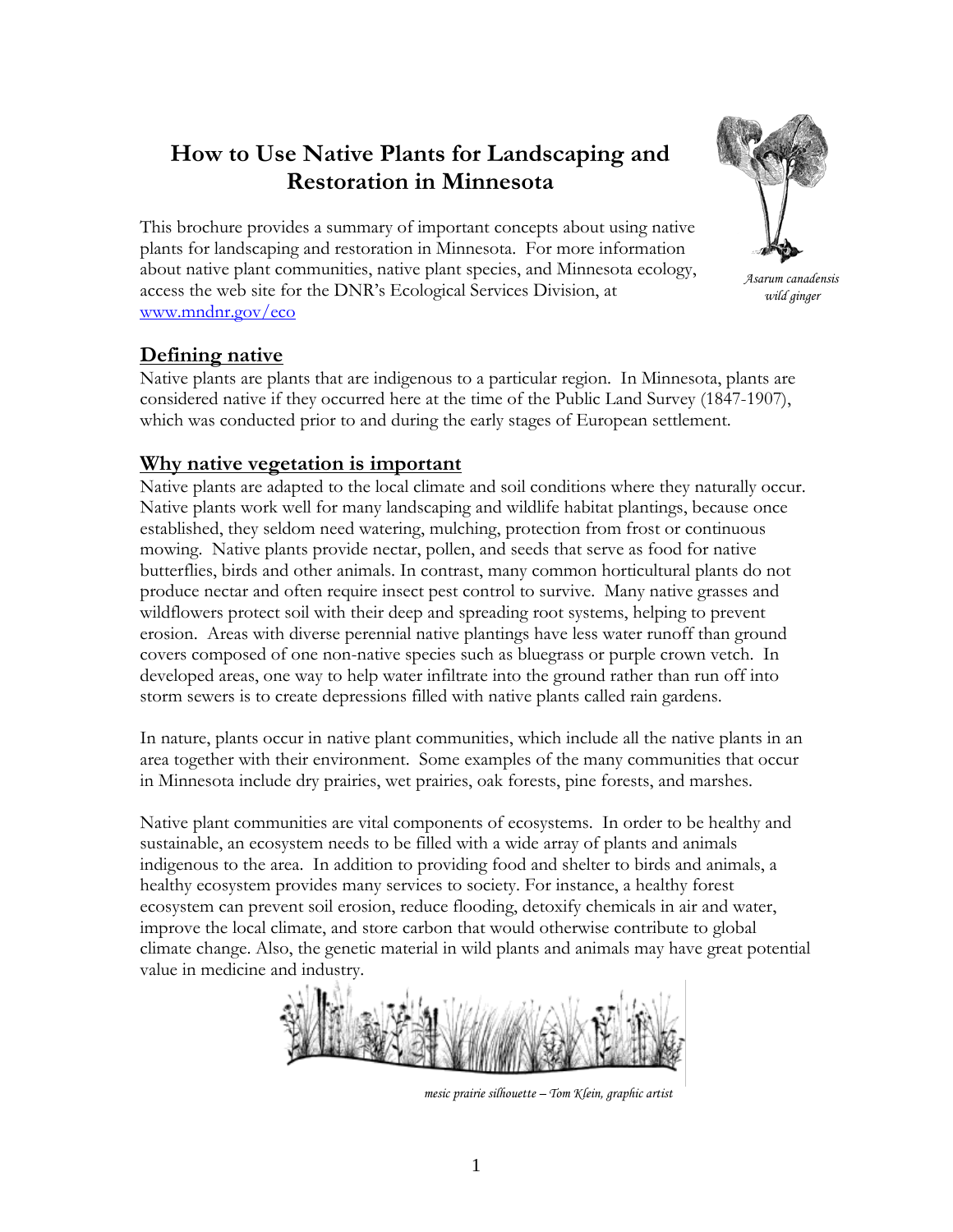

*Bouteloua curtipendula sideoats grama* 

## Local origin seeds and plants

The most successful native planting projects use seeds and plants of local genetic origin. Why is this important? Each population of a plant species has adapted over time to the local landscape and climate. This generally results in variations in genetic makeup from one population to another. For example, the genetic makeup of a

grove of bur oak trees in Missouri may reflect adaptations to a warmer and drier climate than a similar population of bur oak trees in Minnesota. How do we decide how to define local? There is no magic

number. Some research indicates that it is important to look at how each plant species naturally spreads its seeds. For example, for species with seeds that are dispersed by wind, plant and seed sources from a relatively wide geographic range may be acceptable. For species with seeds dispersed by animals, sources for the plants and seeds should originate from a closer geographic area. As a rule of thumb, to help maintain the integrity of the local gene pool and ensure your plants will be able to flower and set seed, buy plants or seeds from nurseries with seed sources that originated as close as possible to the area where you want to plant them.

#### **Don't use endangered and threatened species**

Out of the 2,024 vascular plant species that occur in the state, 123 are legally designated as endangered or threatened in Minnesota (Minnesota Statutes, Section 84.0895). The list can be found on the web at [http://files.dnr.state.mn.us/natural\\_resources/ets/endlist.pdf](http://files.dnr.state.mn.us/natural_resources/ets/endlist.pdf) or obtained by calling the DNR Ecological Services Division at 651-296-2835. It is illegal to take, import, transport, or sell any portion of an endangered or threatened species without a special permit from the Minnesota DNR. There are many reasons not to plant these species. One is that many of these plant species have been reduced to a small number of fragile populations that could be damaged by the introduction of genes from plants from a different geographic area. Another is that since many rare plants have very specific habitat requirements, it is likely that planting or transplanting will not be successful.

#### **Distinguishing between native plant communities, restoration, re-creation and yard plantings**

Native plant communities occur naturally. Throughout the state, many native plant communities have been destroyed or degraded, so it is important as a first step to protect and manage those that remain. Some have simply degraded over time through humancaused disturbances such as the introduction of invasive exotic species or the removal of natural processes such as fire. Restoration is the process of returning those degraded native



plant communities to their original structure, function and species composition. Restoration can be thought of as nursing biodiversity back to health through such activities as prescribed burning, exotic species control, and inter-seeding and inter-planting with native plants.

 *Prunus serotina black cherry*

Attempting to re-create native plant communities in disturbed landscapes such as former croplands is a process of starting from scratch to try to re-construct what may have been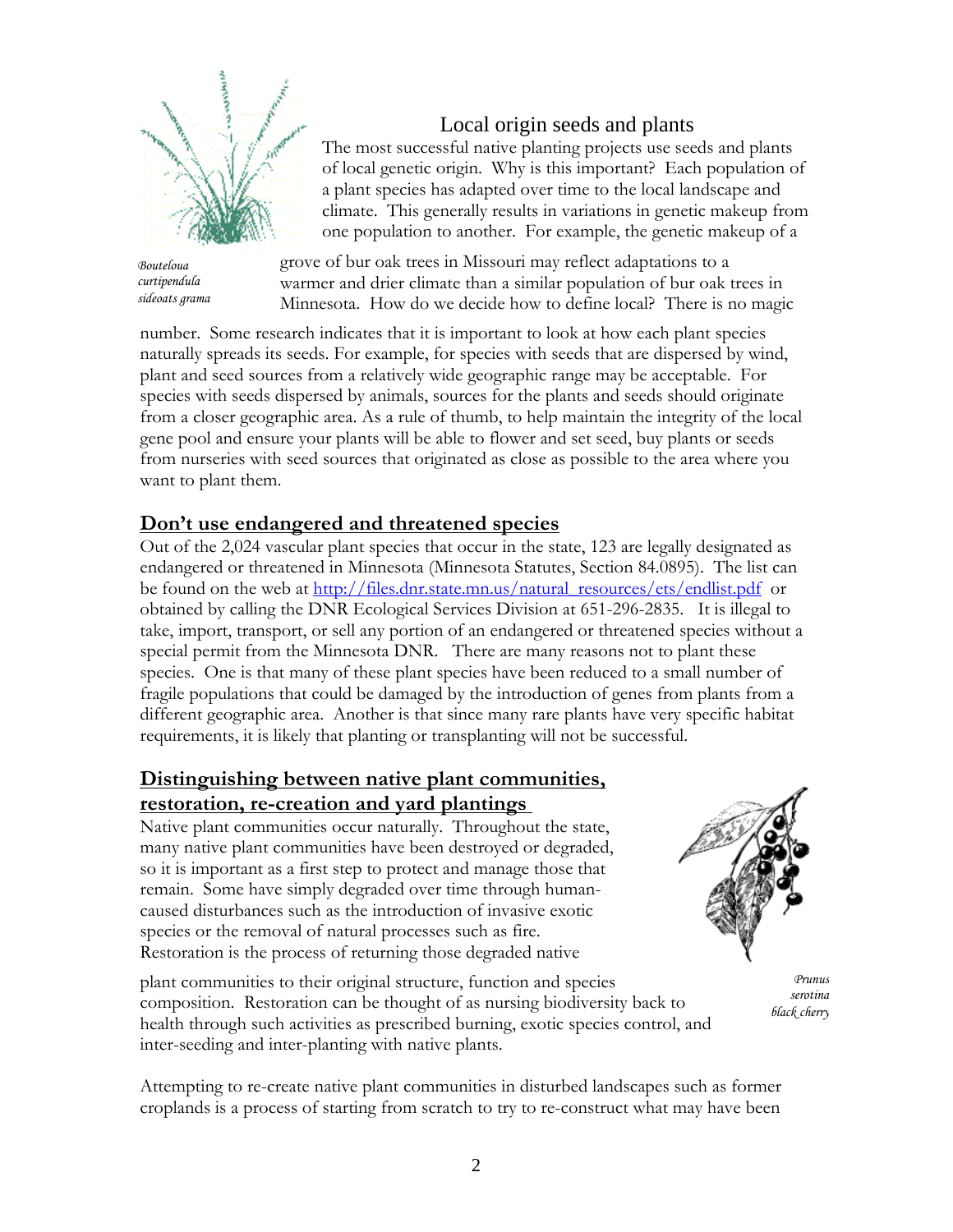there at one time. There are many things we don't know about how ecosystems work in nature, so it is important to understand that these re-created areas are not identical to natural areas. Finally, many people use native plants for yard plantings. These plantings are generally too small to mimic native plant communities, but often make attractive and environmentally beneficial yards.

#### **Basic instructions for restoration and native landscaping projects**

- 1) *It takes time for native plants to get established.* It's important to know from the outset that it may take a few years for native plantings to look attractive. Prairie plants need a few years to establish strong roots. Trees and shrubs need time to get established and mature before they will flower and bear fruits. In time, plants will spread and propagate, creating patterns that work well in each space.
- 2) *Gain an understanding of the native plant communities in your area*. Those plant communities occur there because they are adapted to the specific climate, landscape, and soil conditions. You can obtain information about the vegetation in your part of Minnesota at the time of the Public Land Survey from the Minnesota DNR. By visiting existing natural areas in your community or region, you can see for yourself what the native vegetation is like.
- 3) *Understand local government regulations* affecting the use and ongoing management of natural landscaping. Regulations may affect the location of natural landscaping on the site and the types of plants used. You may need to know local weed ordinances and fire regulations before proceeding.
- 4) *Get to know your site.* Many factors determine what kinds of site preparation will be needed and which species should be used, such as:
	- Existing plants. You may already have native plants that are desirable for that site, such as prairie plants in a pasture, or native trees. Be sure you are not removing desirable native

plants that are already well adapted to a site.



*Arisaema triphyllum jack-in-the-pulpit*

- Sun exposure. How much sun is there, and how long is the site exposed to sunlight?
- Soil type. Is soil sandy, clay, loam, or peat? Consult your county soil atlas. To learn soil acidity (ph) and organic content, get a soil test from a local University of Minnesota Extension Office or Soil and Water Conservation District. Also note that in urban areas, there may be fill on the site.
- Drainage and soil moisture. Does the soil hold moisture? Is it dry, mesic (rain soaks in with low run-off), or wet?
- 5) *Look at neighboring natural vegetation.* Determine whether your planting will negatively influence wild native plants, or be influenced by nearby weedy exotics. Plan your native planting to harmonize with adjacent areas as much as possible.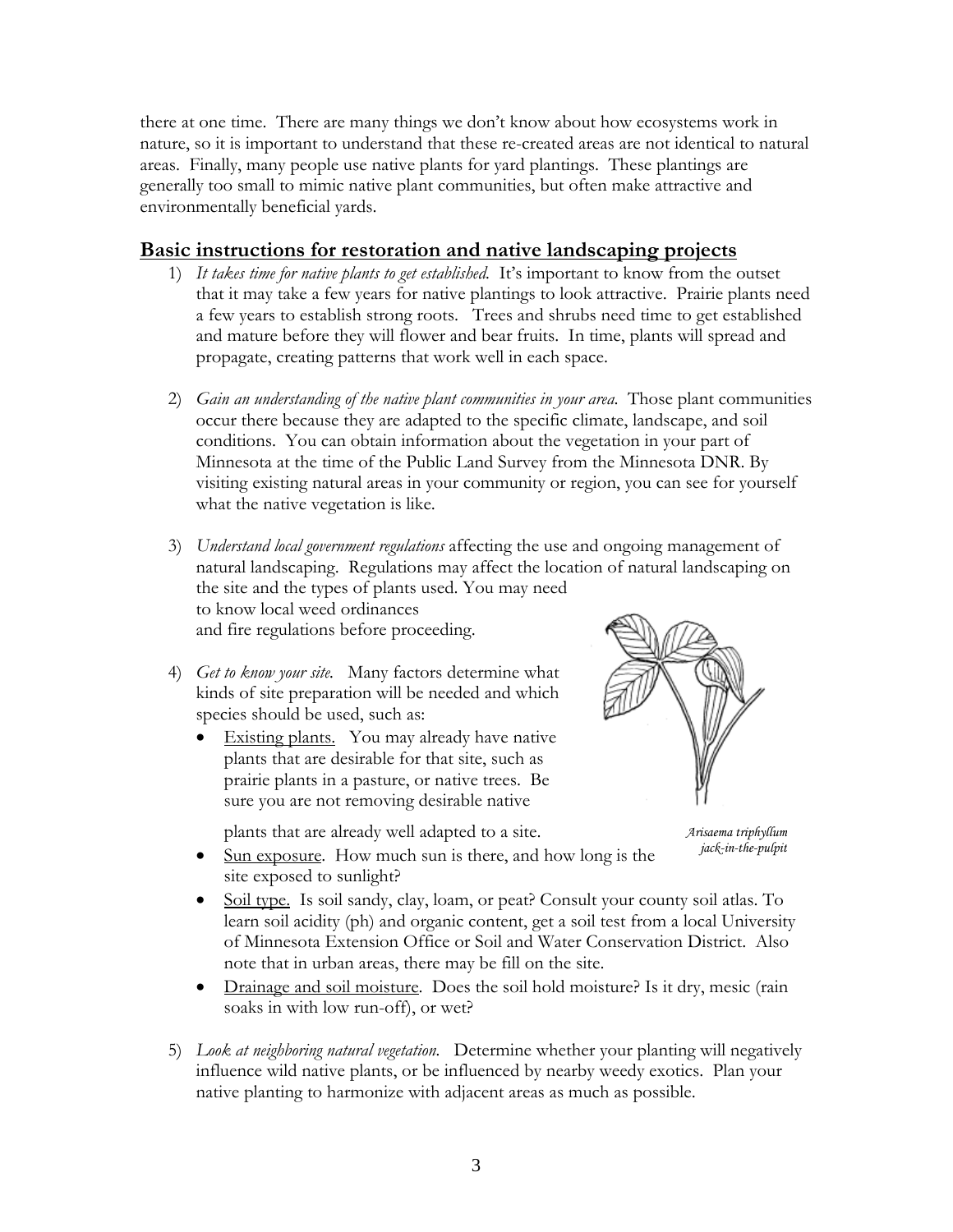- 6) *Consider your budget.* The cost of using native plants for landscaping is often lower than the cost of using non-native plants when factored over a period of time. A native planting is a long-term investment; it can be built in phases. It is important to plan according to how much money and time you have now and in the future.
	- Money may be needed for site preparation, plant materials, and maintenance.
	- Budget your time and resources. You can choose to do site preparation yourself or hire a contractor. You may be able to gather seed, or may need to buy seed or plants.
	- Consider these options based on available money:
		- a) Plant the entire site with many different species
		- b) Plant the entire site with a few species, and add more diversity as budget allows
		- c) Plant many species on a part of the site, then use your own resulting seeds and seedlings to expand the planted area
- 7) *Create a wish list of species for your site.* Visit natural areas to learn how local native species grow in a plant community setting, and consult planting and identification guides. Diverse plantings that resemble the native plant community in your area are likely to have the most success and confer the most benefits. To help you choose species, some producers provide guides or species lists which include each plant's site requirements, bloom color and bloom time. For east-central Minnesota, look for native plant community species lists at [www.greatrivergreening.org](http://www.greatrivergreening.org/). A good resource for shoreland restoration is the Restore Your Shore Interactive CD-ROM.
- 8) *Shop for native plant materials*. Look for sources selling seeds and plants produced from seeds of local origin.
	- For seeds, the highest success usually comes from using cleaned local origin seed with a high percentage of pure live seed (PLS).
	- Make sure plants are not dug from the wild. This depletes the resource and many species do not thrive after transplanting.
- 9) *Prepare and plant the site*.
	- Do you have proper planting equipment? For prairie seeds, ask seed producers about a Truax drill for large sites and hand operated seeders for small sites. Broadcasting prairie seeds by hand is often a viable option and may result in more natural planting patterns.
	- Is existing vegetation relatively weed free? If so, consider interseeding (no till) or plugging plants into existing vegetation in places such as thin lawns, or sparsely vegetated old fields. This can result in fewer new weeds.
	- Are there noxious weeds or problem species that will compete with native species? Seek competent advice on control techniques and eliminate before planting natives.



*Asclepias tuberosa butterfly milkweed*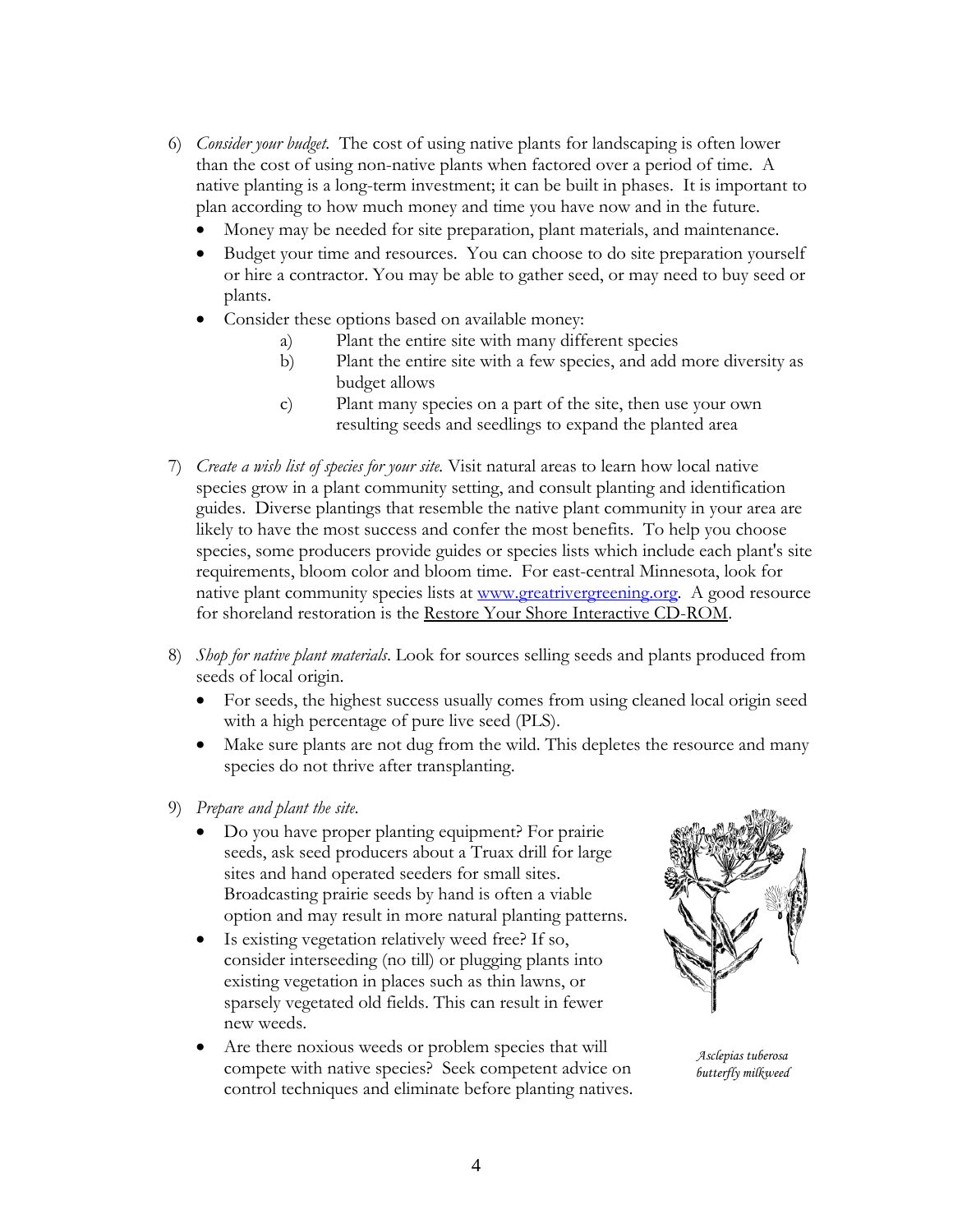Some alternatives include careful use of herbicides, hand pulling, using weed wrenches, cultivation or mowing. The booklet Minnesota Invasive Non-native Terrestrial Plants; An Identification Guide for Resource Managers is a good resource.

- 10) *Manage your site*. "Low maintenance" does not mean "no maintenance." The first few growing seasons especially require maintenance. Develop a plan that takes these factors into account:
	- Plan for weed control. There are a variety of weed control methods. Find the one that best suits your situation. In early plantings, mulch can help choke weeds and support seedlings. In prairie/savanna plantings, plan to mow before weeds reach 6-12 inches.
	- When possible, for those plant communities naturally maintained by fire such as prairies, savannas, and many pine forests, conduct safe controlled burns when there is enough fuel to achieve a thorough burn. If burning is not possible, plan to mow and remove clippings.
	- For trees and forest plantings, weed control and protection from wildlife is often necessary for small seedlings.

#### **References for more learning:**

The Benefits of Prescribed Burning on Private Land. 1994. Booklet produced by the Minnesota DNR Section of Wildlife.

Collecting, Processing & Germinating Seeds of Wildland Plants. 1986. J. Young and C. Young. Timber Press. ISBN 0881920576



Field Guide to the Native Plant Communities of Minnesota: the Laurentian Mixed Forest Province. 2003. Minnesota Department of Natural Resources. Available from Minnesota's Bookstore.

*Pinus strobus white pine* 

A Garden of Wildflowers: 101 Native Species and How to Grow Them. 1986. H. W. Art. Garden Way Publishing. ISBN 0882664050

Gardening with Native Wildflowers. 1991. S. Jones Jr. and L. Foote. Timber Press. ISBN 0881921750

Gardening with Prairie Plants. 2001. Sally Wasowski. University of Minnesota Press. ISBN 0816630879

Going Native: A Prairie Restoration Handbook for Minnesota Landowners. 2000. Minnesota DNR, Scientific and Natural Areas Program. Available from DNR Information Center, (651) 296-6157 or (888) 646-6367.

Growing and Propagating Wild Flowers. 1985. H. R. Phillips. University of North Carolina Press. ISBN 6807841315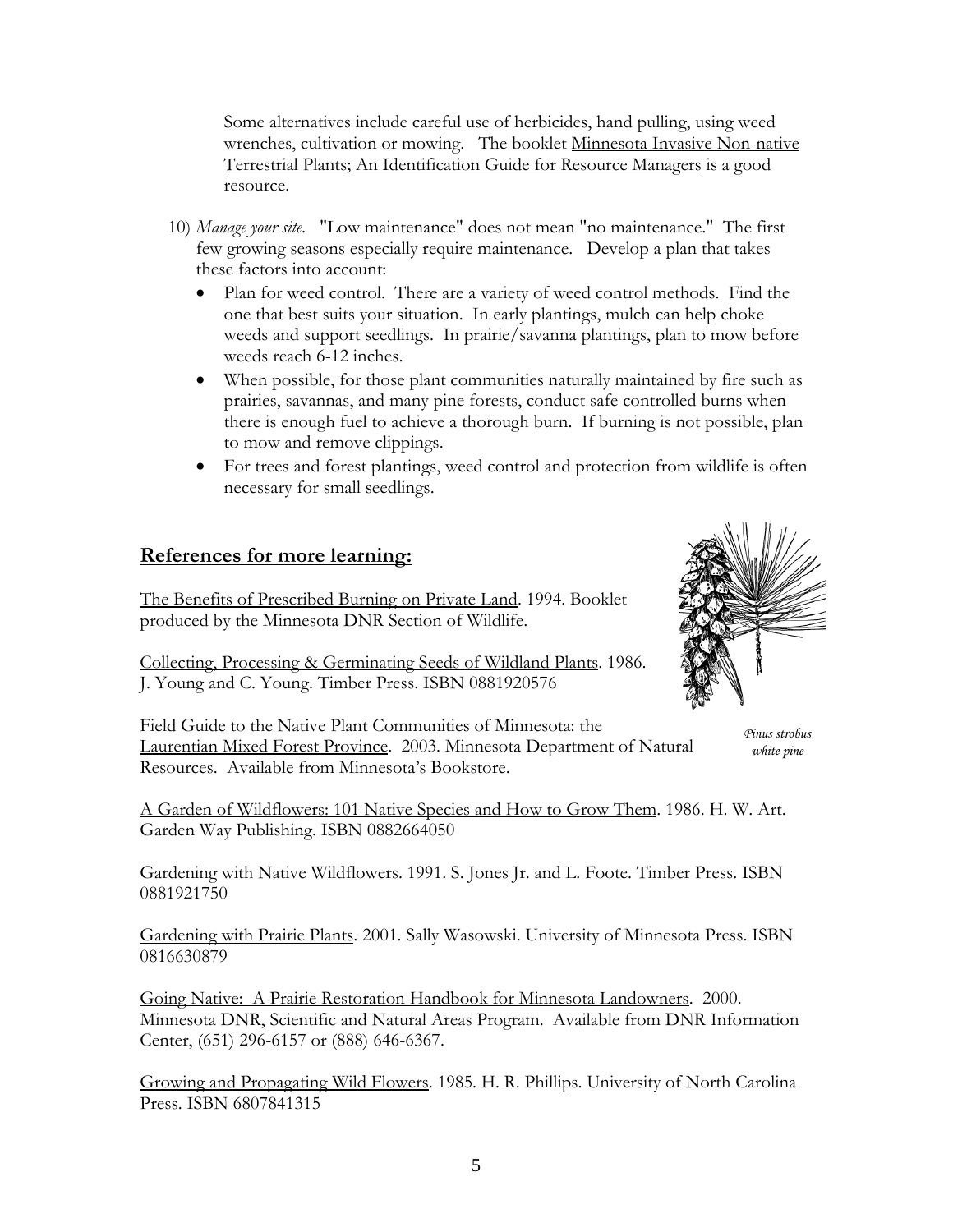Growing Woodland Plants. 1972. C. Birdseye and E. Birdseye. Dover Press. ISBN 0486206610

A Guide to Minnesota's Scientific and Natural Areas. Second Edition 1999. Minnesota Department of Natural Resources, Section of Ecological Services, Scientific and Natural Areas Program. Available from Minnesota's Bookstore.

Lakescaping for Wildlife and Water Quality. 1999. Carrol L. Henderson, Carolyn J. Dindorf, and Fred J. Rozumalski. ISBN 0964745127. Available from Minnesota's Bookstore.

A Landowner's Guide to Prairie Management in Minnesota. 2002. W.D. Svedarsky, et al. Northwest Research and Outreach Center, University of Minnesota, Crookston, MN.

Landscaping with Wildflowers: An Environmental Approach to Gardening. 1992. J. Wilson. Houghton Mifflin Company. ISBN 039566926X

Minnesota Invasive Non-Native Terrestrial Plants; An Identification Guide for Resource Managers. 2002. Minnesota DNR, Trails and Waterways. Available from Minnesota's Bookstore.

Minnesota's Natural Heritage: An Ecological Perspective. 1995. John R. Tester. University of Minnesota Press. Available from Minnesota's Bookstore.



*Polygonatum pubescens*

Minnesota's St. Croix River Valley and Anoka Sandplain, A Guide to Native Habitats. 1995. Daniel S. Wovcha, Barbara C. Delaney and Gerda E. Nordquist, Minnesota Department of Natural Resources. University of Minnesota Press. ISBN 0816624836

The National Wildflower Research Center's Wildflower Handbook: A Resource for Native Plant Landscapes. 2nd ed., 1992. Voyageur Press. ISBN 0896582019

Native Plants for Northern Gardens. 1991. L. Synder. Anderson Horticultural Library, University of Minnesota Landscape Arboretum. (651) 443-2460

*Solomon's seal* Native Trees, Shrubs and Vines for Urban and Rural America. 1988. Gary L. Hightshoe. Van Nostrand Reinhold. ISBN 0422232748

Natural Landscaping: Designing with Native Plant Communities. 2002. John Diekelmann, M.S.L.A. and Robert Schuster, M.A. McGraw–Hill Book Company. ISBN 007016813-X

Native Vegetation in Restored and Created Wetlands, Its Establishment and Management in Minnesota and the Upper Midwest. 2000. Daniel B. Shaw. Minnesota Board of Water and Soil Resources. Available from Minnesota's Bookstore.

Noah's Garden: Restoring the Ecology of Our Own Back Yards. 1993. S. Stein, Houghton Mifflin ISBN 0395709407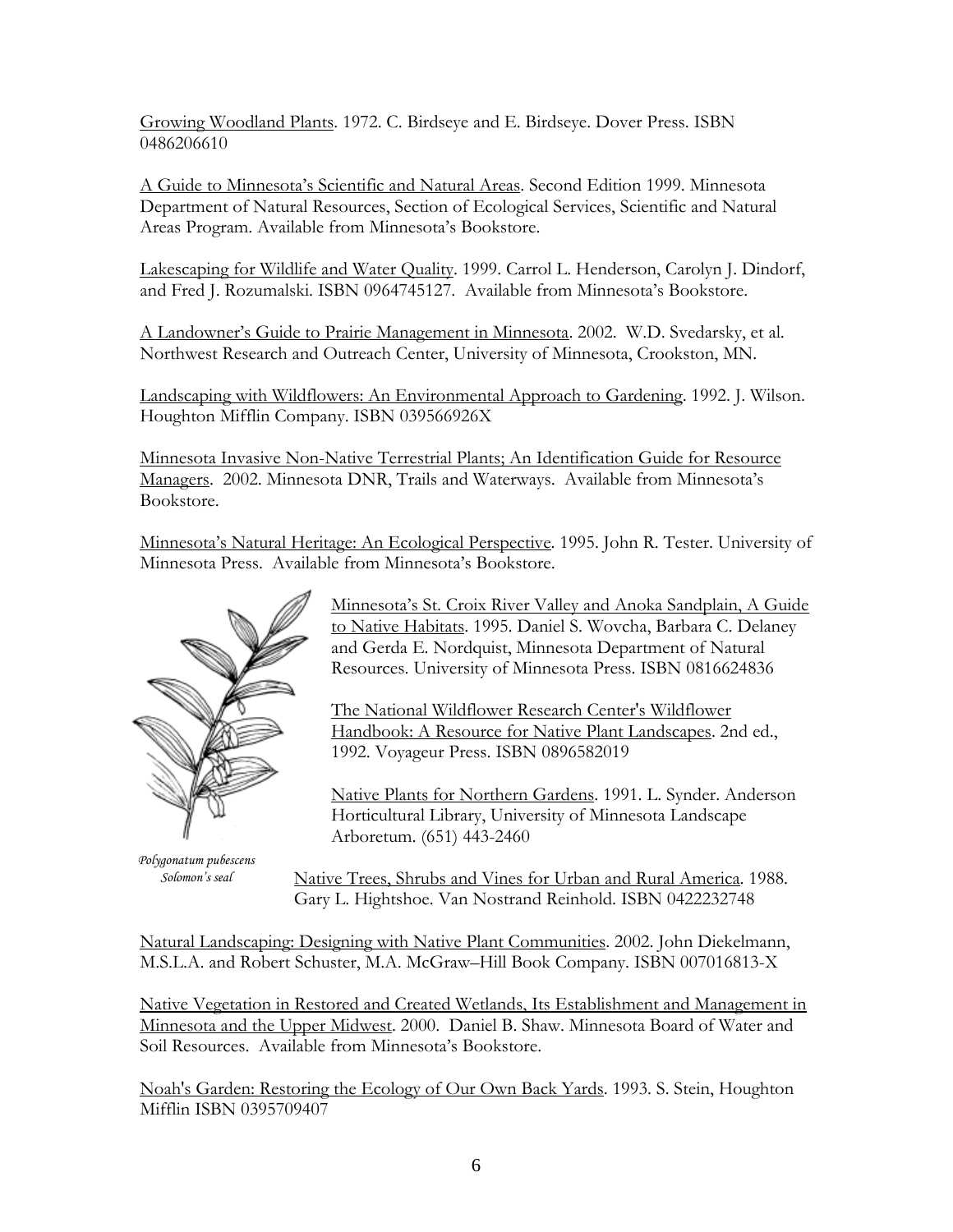Plant Species Composition of Wisconsin Prairies: An Aid to Selecting Species for Plantings and Restorations. 1995. R. A. Henderson. Technical Bulletin No. 188, Wisconsin Department of Natural Resources, P.O. Box 7921, Madison, WI, 53707.

The Prairie Garden: 70 Native Plants you can Grow in Town or Country. 1980. R. J. Smith. University of Wisconsin Press. ISBN 0299083047

Prairie Propagation Handbook. 1972. Wehr Nature Center, Whitnall Park, 5879 South 92nd Street, Hales Corners, Wisconsin 53130 (414) 425-8550 (part of Milwaukee County Dept. of Parks, Recreation and Culture)

The Prairie World. 1969. D Costello. Thomas Y. Crowell Co. ISBN 0816609381

Rain Gardens, A How-to Manual for Homeowners. 2003. University of Wisconsin Extension, Cooperative Extension Publications, 1-877-947-7827 for a hard copy. Available on the web at: <http://clean-water.uwex.edu/pubs/raingarden/rgmanual.pdf>

Restore your Shore Interactive CD-ROM. 2002. Minnesota Department of Natural Resources. Available from Minnesota's Bookstore.

Restoring the Tallgrass Prairie: An Illustrated Manual for Iowa and the Upper Midwest. 1994. S. Shirley. University of Iowa Press. ISBN 0877454698

A Sand County Almanac, with Essays on Conservation from Round River. Aldo Leopold. Oxford University Press, Inc. ISBN 0345253361

Tallgrass Prairie. 1993. J. Madson. Falcon Press MT. ISBN 1560442239

The Tallgrass Restoration Handbook for Prairies, Savannas and Woodlands. 1997. Edited by Stephen Packard and Cornelia F. Mutel. Island Press. ISBN 1559633204

Taylor's Guide to Natural Gardening. 1993. R. Holmes editor. Houghton Mifflin Company. ISBN 0395607299

Wetland Planting Guide for the Northeastern U.S.: Plants for Wetland Creation, Restoration, and Enhancement. 1993. G. Thunhorst. Environmental Concern Press. ISBN 1883226023

Wetland Plants and Plant Communities of Minnesota & Wisconsin, Second Edition. 1997. Steve D. Eggers and Donald M. Reed. U.S. Army Corps of Engineers, St. Paul District. Order by calling 651-290-5680 or through [www.mvp.usace.army.mil/docs/bookorderform.txt](http://www.mvp.usace.army.mil/docs/bookorderform.txt)

Wildflower Gardening: Step by Step to Growing Success. 1991. Y. Rees. Crowood Press Ltd. ISBN 1852235241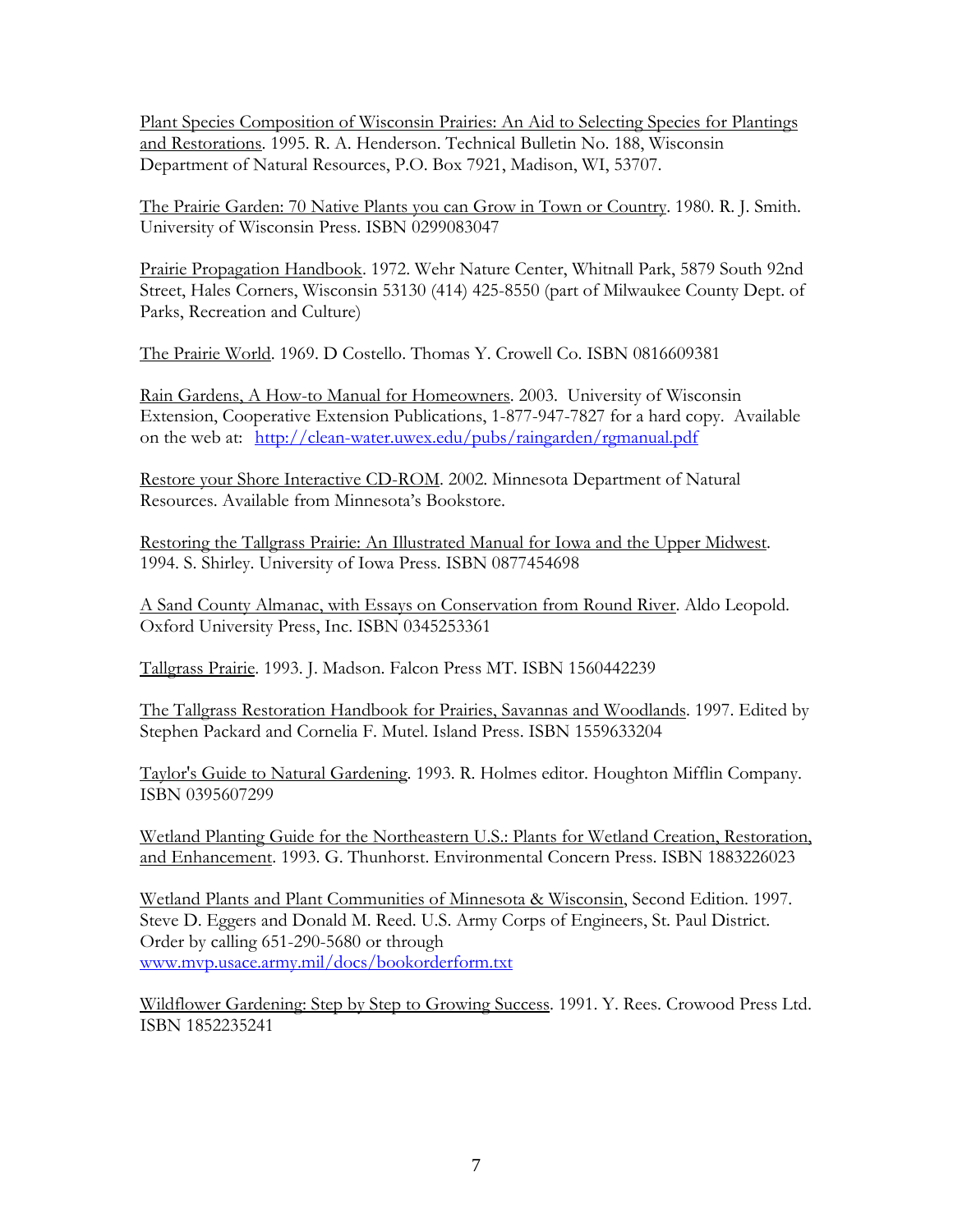#### Useful web links for native plantings information

Ecological Services Division, Minnesota DNR [www.dnr.state.mn.us/eco](http://www.dnr.state.mn.us/eco)

Restore Your Shore Interactive CD-ROM <http://www.dnr.state.mn.us/restoreyourshore/index.html>

Great River Greening [www.greatrivergreening.org](http://www.greatrivergreening.org/)

Wild Ones [www.for-wild.org](http://www.for-wild.org/)

Minnesota Native Plant Society <http://www.mnnps.org/>

Green Landscaping, U.S. Environmental Protection Agency [www.epa.gov/glnpo/greenacres/index.html](http://www.epa.gov/glnpo/greenacres/index.html) [www.epa.gov/glnpo/greenacres/toolkit/index.html](http://www.epa.gov/glnpo/greenacres/toolkit/index.html)

Minnesota's Bookstore <http://www.comm.media.state.mn.us/bookstore/bookstore.asp> (651) 297-3000 or (800) 657-3757

Rain Gardens <http://dnr.wi.gov/runoff/rg/>



\_\_\_\_\_\_\_\_\_\_\_\_\_\_\_\_\_\_\_\_\_\_\_\_\_\_\_\_\_\_\_\_\_\_\_\_\_\_\_\_\_\_\_\_\_\_\_\_\_\_\_\_\_\_\_\_\_\_\_\_\_\_\_\_\_\_\_\_\_\_ *© 2004,* State of Minnesota, Department of Natural Resources

> This brochure was developed by the following inter-disciplinary group of DNR employees: Angela Anderson, Alaina Berger, Janet Boe, Hannah Dunevitz, Ann Pierce. Portions were modified from earlier native plantings fact sheets written by Kathy Bolin. Web sites updated July 22, 2008. More Information Contact: DNR Information Center, 500 Lafayette Road, St. Paul, MN 55155 – 4040. (651) 296-6157 (Metro Area), 1-888-646-6367. TTY (651) 296-5484 (Metro Area), 1-800-657-3929. Equal opportunity to participate in and benefit from programs of the Minnesota Department of Natural

Resources is available to all individuals regardless of race, color, creed, religion, national origin, sex, marital status, status with regard to public assistance, age, sexual orientation, membership or activity in a local commission, or disability. Discrimination inquiries should be sent to MN-DNR, 500 Lafayette Road, St. Paul, MN 55155-4031; or the Equal Opportunity Office, Department of the Interior, Washington, DC 20240.

[http://www.dnr.state.mn.us](http://www.dnr.state.mn.us/)